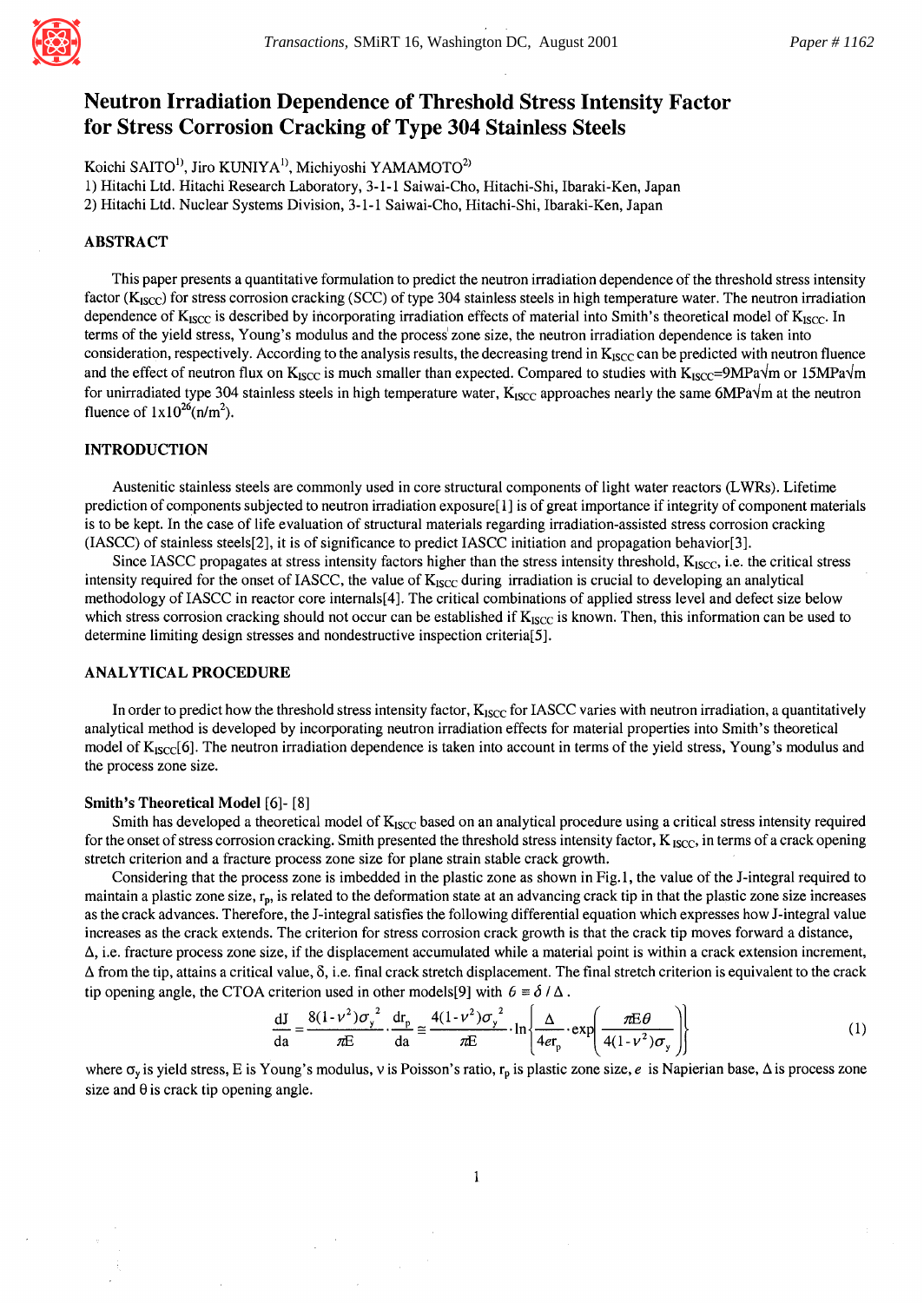Eq. (1) indicates that there is a J-level at which the value of dJ/da required for continued crack growth approaches zero. If  $J_{\text{ISCO}}$  is the J value appropriate to this steady state condition, Eq. (1) may be written as

$$
\frac{dJ}{da} = \frac{4(1 - v^2)\sigma_y^2}{\pi E} \cdot \ln\left(\frac{J_{\text{ISCO}}}{J}\right)
$$
 (2)

with  $J<sub>ISCC</sub>$  being given by

$$
J_{\text{ISCO}} = \frac{2(1 - v^2)\sigma_y^2 \Delta}{\pi e E} \cdot \exp\left(\frac{\pi E \theta_0}{4(1 - v^2)\sigma_y}\right)
$$
(3)

where  $\theta_0$  is a limiting value of the crack tip opening angle.

The threshold stress intensity factor,  $K_{ISCO}$  is described by the following expression, using the correlation of  $J_{\text{ISCO}} \equiv K_{\text{ISCO}}^2 (1-\nu^2) / E$ .

$$
K_{\text{ISCO}} = \left\{ \frac{2\sigma_y^2 \Delta}{\pi e} \cdot \exp\left(\frac{\pi E \theta_0}{4(1 - v^2)\sigma_y}\right) \right\}^{1/2}
$$
 (4)



**Fig.1 Process Zone Model for Crack Growth Advancing with Plastic Zone** 

## **Formulation for Irradiation Effects**

Neutron irradiation effects on the threshold stress intensity factor may be taken into account by representing the material constants as functions of neutron fluence. The material functions of yield stress, Young's modulus and process zone size to describe the effects of the irradiation are formulated next.

#### **Yield Stress vs. Irradiation Relation**

Under neutron irradiation, the increase in yield stress is caused by irradiation defects and therefore irradiation hardening occurs. Kodama and Nishimura[ 10] proposed the following relation for the increment of yield stress due to neutron irradiation,

$$
\Delta \sigma_y = A_0 (\phi^{0.5} \cdot (1 - e^{-A_1 \cdot \phi t}))^{0.5}
$$
 (5)

where  $\Delta \sigma_{v}$  is yield stress increment,  $\phi$  is neutron flux,  $\phi$ t is neutron fluence and A<sub>0</sub>, A<sub>1</sub> are constants.

Therefore, the increase in yield stress due to irradiation may be expressed as follows:

$$
\sigma_y = \sigma_y^0 + \Delta \sigma_y = \sigma_y^0 + A_0 (\phi^{0.5} \cdot (1 - e^{-A_1 \cdot \phi}))^{0.5}
$$
 (6)

where  $\sigma_y$  and  $\sigma_y^{\circ}$  are yield stresses in irradiated and unirradiated conditions, respectively.

#### **Young's Modulus vs. Irradiation Relation**

Young's modulus may be affected by neutron fluence[ 11 ] and the relation between the change rate of Young's modulus and neutron fluence is assumed to be formulated as follows:

$$
\Delta E/E_0 = A_2 (\phi t)^{A_3} \tag{7}
$$

where  $\Delta E$  is the increment in Young's modulus,  $E_0$  is Young's modulus in the unirradiated condition and  $A_2$ ,  $A_3$  are constants.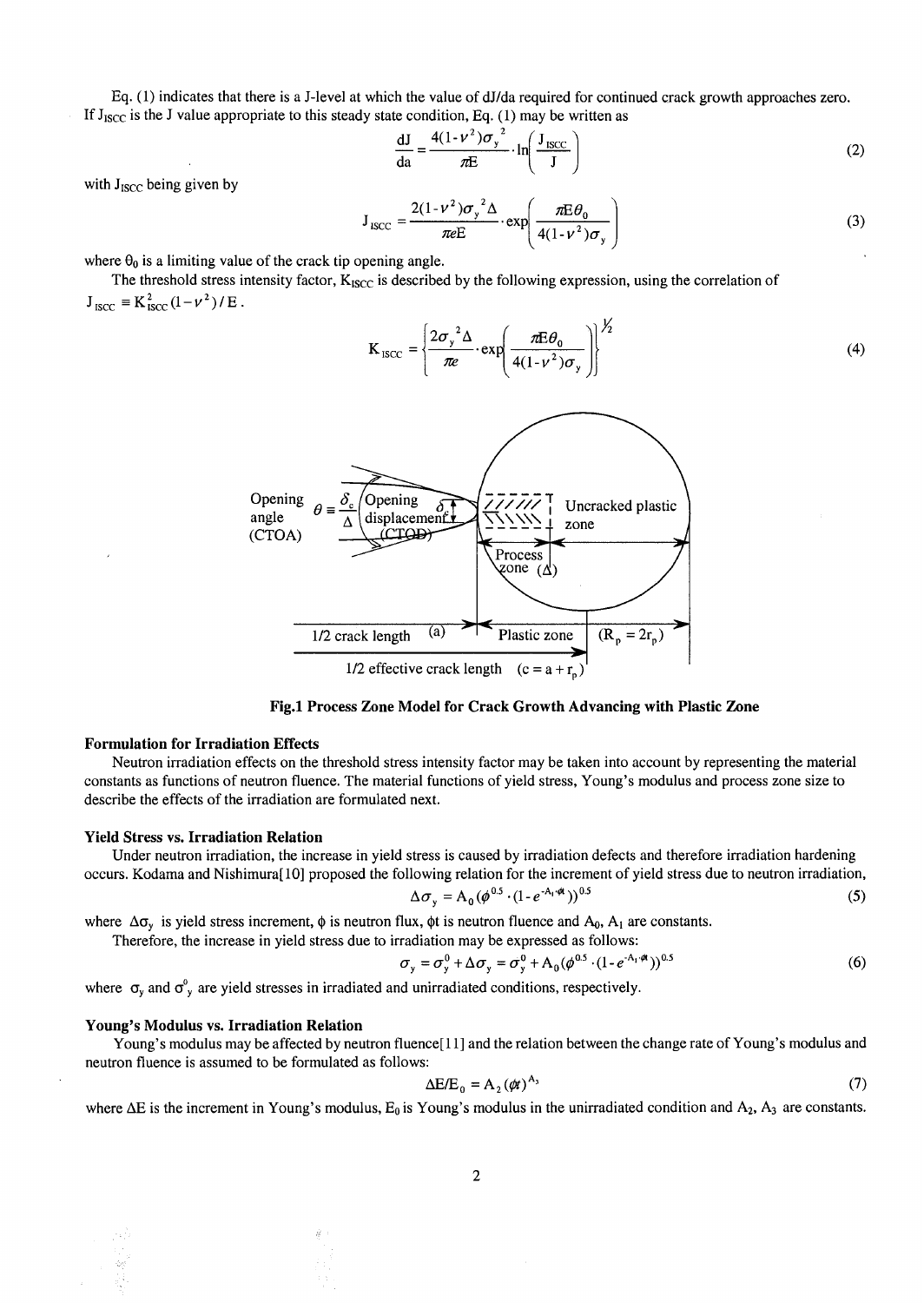Therefore, Young's modulus may be expressed by the following function of neutron fluence.

$$
E = E_0 \left( 1 + A_2(\phi t)^{A_3} \right) \tag{8}
$$

## **Process Zone vs. Irradiation Relation**

The true fracture strain,  $\varepsilon_f$  may be obtained from the relationship,

$$
\varepsilon_{\rm f} = \ln(1 + e_{\rm f})\tag{9}
$$

where  $e_f$  is engineering fracture strain.

Now, the fracture strain is normalized by dividing it by the fracture strain in the unirradiated condition, i.e.

$$
\langle \varepsilon_{\rm f} \rangle = \varepsilon_{\rm f} / \varepsilon_{\rm f}^0 \tag{10}
$$

where  $\langle \varepsilon_f \rangle$  is normalized fracture strain and  $\varepsilon_f^0$  is fracture strain in the unirradiated condition. Then the normalized fracture strain may be expressed by the following function of neutron fluence,

$$
\langle \varepsilon_{\rm f} \rangle = 1 - A_4 (\phi t)^{A_5} \tag{11}
$$

where  $A_4$  and  $A_5$  are constants.

Therefore, the fracture process zone size,  $\Delta$ , may be assumed to be described in terms of the process zone size in the unirradiated condition and the normalized fracture strain, giving

$$
\Delta = \Delta_0 \langle \varepsilon_f \rangle = \Delta_0 (1 - A_4 (\phi t)^{A_5})
$$
\n(12)

 $\sqrt{2}$ 

where  $\Delta_0$  is process zone size in the unirradiated condition.

## **Formula of K<sub>ISCC</sub> under Irradiation**

The threshold stress intensity factor  $K_{ISCO}$  of irradiated materials may be given by modifying the material constants in Smith's relation of the unirradiated materials as functions of neutron fluence. Then, Eqs. (6), (8) and (12) are substituted into Eq. (4) and the relation of  $K_{ISCO}$  under neutron irradiation is expressed by the following equation.

$$
K_{\text{ISCC}} = \begin{pmatrix} \frac{2(\sigma_y^0 + A_0(\phi^{0.5}(1 - e^{-A_i\phi}))^{0.5})^2 \Delta_0(1 - A_4(\phi)^{A_5})}{\pi \cdot e} \\ \exp\left(\frac{\pi E_0(1 + A_2(\phi)^{A_3})\theta_0}{4(1 - v^2)(\sigma_y^0 + A_0(\phi^{0.5}(1 - e^{-A_i\phi}))^{0.5})}\right)^{1/2} \end{pmatrix} \tag{13}
$$

# IRRADIATION DEPENDENCE OF K<sub>ISCC</sub> FOR TYPE 304 STAINLESS STEELS

The above analytical procedure is applied to type 304 stainless steels irradiated by neutron flux in a commercial BWR.

#### **Irradiation Dependence of Yield Stress**

Fig.2 presents the correlation of the increase in yield stress versus neutron flux, along with data[ 10] representing the effect of neutron flux on the increment in yield stress. Then, irradiation dependence of the increase in yield stress may be formulated by Eq.(5) [10] in this way. This indicates that the increase in yield stress increases continuously with increasing neutron flux.

$$
\Delta \sigma_{y} = 4.5 \times 10^{-2} \cdot \left\{ \phi^{0.5} \cdot (1 - e^{-5.8 \times 10^{26} \cdot \phi}) \right\}^{0.5}
$$
 (14)

Given the yield stress in the unirradiated condition,  $\sigma_y^0$  = 171 MPa, the dependence of the yield stress on neutron irradiation may be expressed by the following function in terms of neutron flux and neutron fluence, as shown in Fig.3.

$$
\sigma_{y} = 171 + 4.5 \times 10^{-2} \cdot \left( \phi^{0.5} \cdot (1 - e^{-5.8 \times 10^{26} \cdot \phi}) \right)^{0.5}
$$
 (15)

The yield stress of type 304 stainless steels remains almost unchanged up to a fluence of  $1 \times 10^{22}$  n/m<sup>2</sup> and thereafter increases continuously with increasing neutron fluence. Saturation appears to take place at a fluence of about  $1 \times 10^{26}$  n/m<sup>2</sup>. It is noted that the effect of neutron flux on the yield stress is remarkable at higher fluence levels above  $1 \times 10^{24}$  n/m<sup>2</sup> and the higher neutron flux becomes, the more the yield stress increases. This may be attributed to the number of irradiation-produced defects due to survival of point defects generated per neutron. Exposure to the highest fluence  $(1x10^{26} \text{ n/m}^2)$  causes about a two- or threefold increase in yield stress of type 304 stainless steels unirradiated, depending on the neutron flux.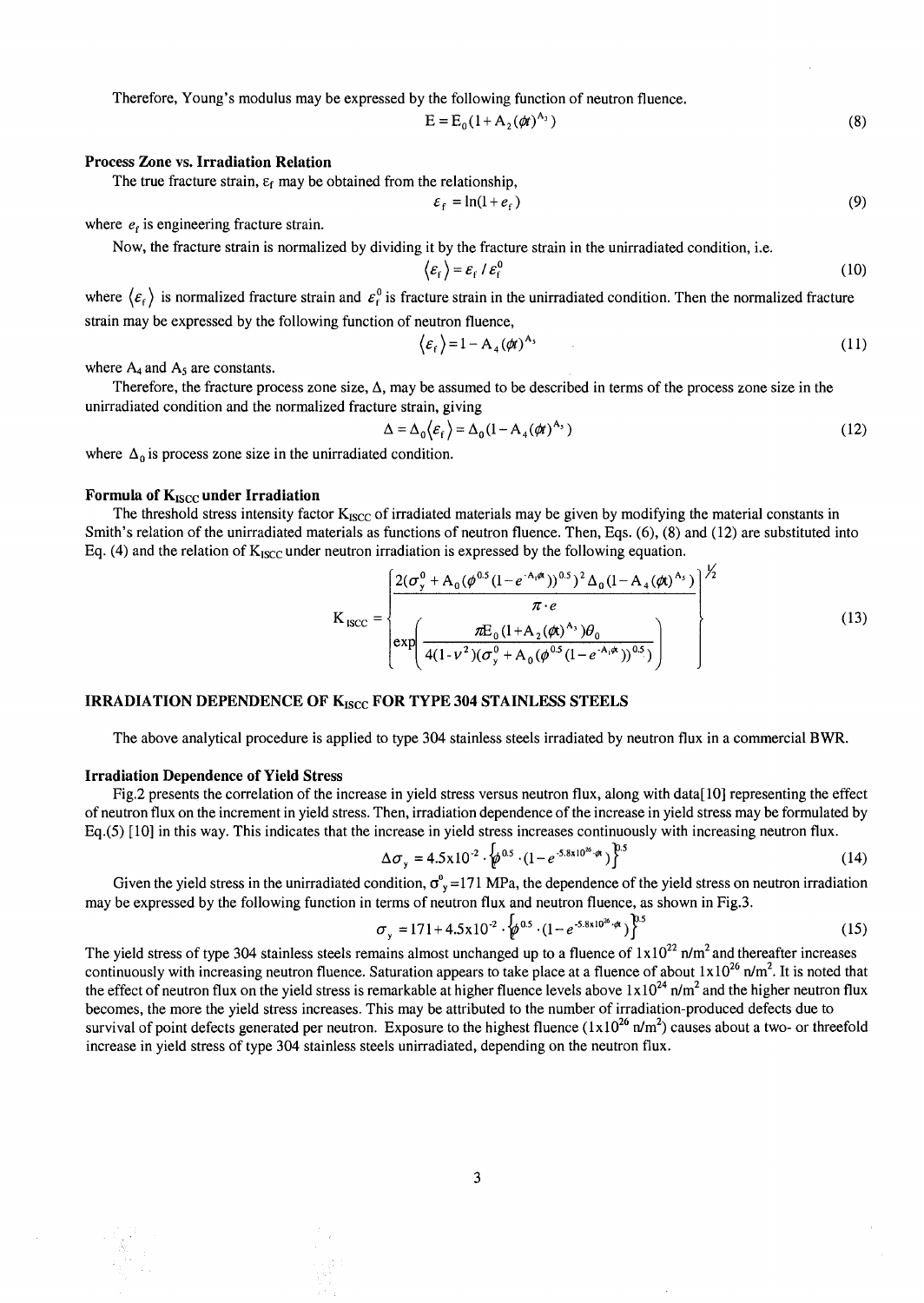

**Irradiation Dependence of Young's Modulus** 

There are very few available data pertaining to the effect of neutron fluence on the change in Young's modulus of type 304 stainless steels, but Joseph[ 12] reported measurements of Young's modulus in type 304 stainless steels irradiated below the temperature of 150°C. As shown in Fig. 4, the change rate of Young's modulus increases continuously with increasing neutron fluence. The following equation fits Joseph's data points in which the unirradiated value of Young's modulus is  $1.93 \times 10^5$  MPa.

$$
\Delta E/E_0 = 9.61 \times 10^{-8} \cdot (\phi t)^{0.31} \tag{16}
$$

On the assumption that the same trend exists, the dependence of Young's modulus in type 304 stainless steels at  $288^{\circ}$ C on neutron fluence is described by the following expression, with the unirradiated value of Young's modulus at 288°C being  $1.77x10<sup>5</sup> MPa.$ 

$$
E = 1.77x105 \cdot \{ +9.61x10-8 \cdot (\phi t)0.31 \}
$$
 (17)

For type 304 stainless steels, it is found that Young's modulus increases gradually with neutron fluence, especially beyond about  $1x10^{22}$  n/m<sup>2</sup>, as shown in Fig. 5.



**Fig.4 Young's Modulus Change Rate vs. Fluence Fig.5 Young's Modulus vs. Neutron Fluence** 

#### **Irradiation Dependence of Process Zone**

The fracture strain of type 304 stainless steels irradiated and tested at 288°C exhibits a drastic decrease initially and then a continuous decrease with neutron fluence, as reported in ref.[ 13 ]. Fracture strains normalized by the unirradiated fracture strain are plotted against the neutron fluence in Fig. 6. When a best curve correlation of the data is taken, the functional relationship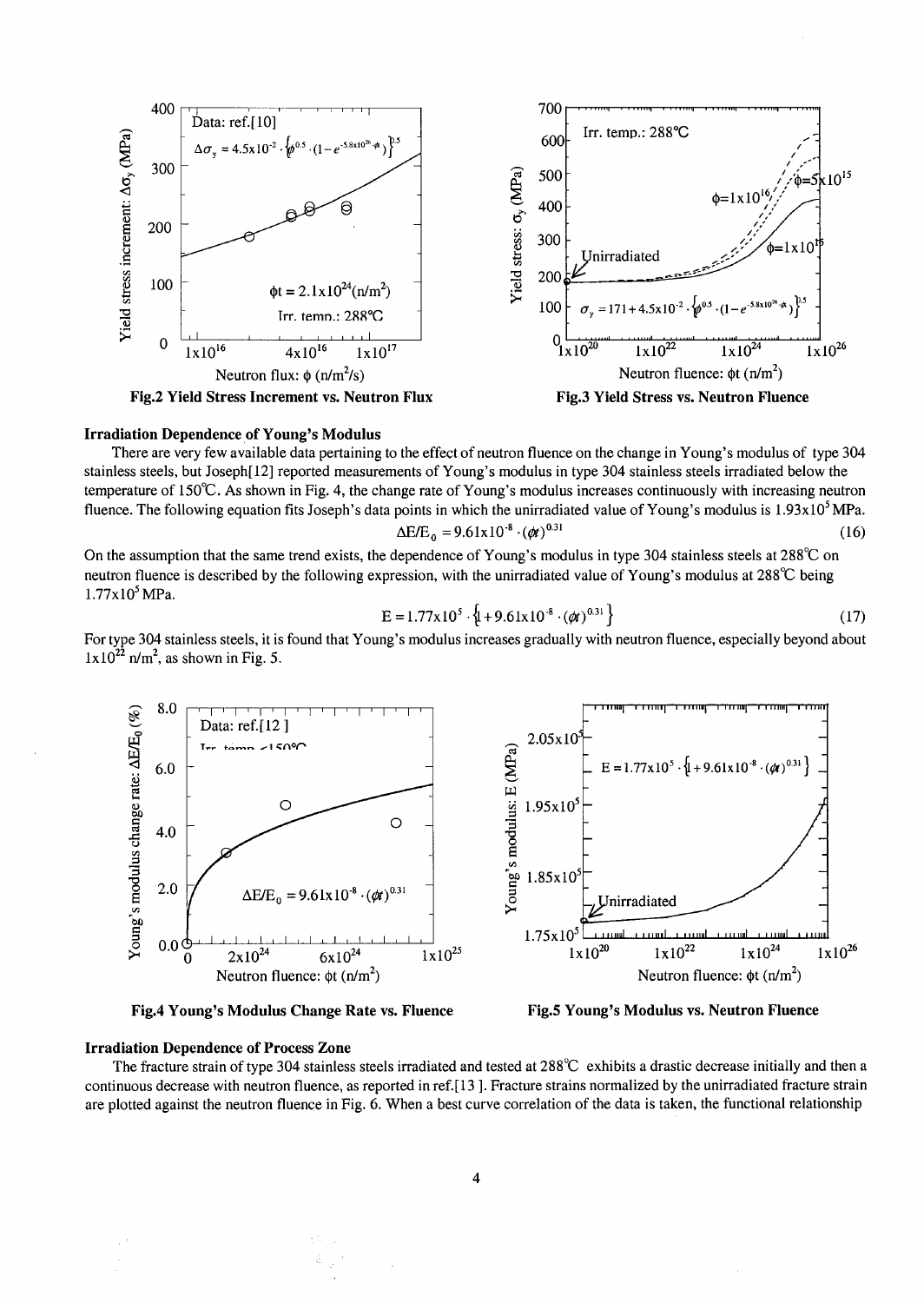between normalized fracture strain and neutron fluence may be expressed by the following equation in the same form as Eq. (11).

$$
\langle \varepsilon_{\rm f} \rangle = 1 - 3.4 \times 10^{-6} \cdot (\phi t)^{0.2} \tag{18}
$$

If the process zone size in the unirradiated condition  $\Delta_0$  is assumed to be 200 $\mu$ m[14], the dependence of the process zone size on neutron fluence is described by the following expression in the same form as Eq. (12).

$$
\Delta = 200 \cdot \left\{ 1 - 3.4 \times 10^{-6} \cdot (\phi t)^{0.2} \right\}
$$
 (19)

As shown in Fig. 7, the process zone size is plotted as a function of neutron fluence and it decreases continuously with increasing neutron fluence.



**Fig.6 Normalized Rupture Strain vs. Fluence** 

**Fig.7 Process Zone Size vs. Neutron Fluence** 

# **Irradiation Dependence of K<sub>ISCC</sub>**

The threshold stress intensity factor K<sub>ISCC</sub> is not well known for type 304 stainless steels, especially in high temperature water. However, the K<sub>ISCC</sub> value for type 304 stainless steels[15],[16] is reported to be in the range of 6MPa $\sqrt{m}$  – 15MPa $\sqrt{m}$ , depending on the environment and material conditions. Therefore, for case study, two values of  $9MPa\sqrt{m}$  and  $15MPa\sqrt{m}$  are taken as the  $K_{ISCC}$  for unirradiated type 304 stainless steels.

As seen from Eq. (4), a quantitative estimate of  $K_{ISCO}$  requires prior knowledge of the limiting value of crack tip opening angle  $\theta_0$  as an input parameter. The evaluation of  $\theta_0$  can be done from Eq. (4) in which unirradiated material constants of type 304 stainless steels are given. For  $K_{ISCC} = 9MPa\sqrt{m}$  or 15MPa $\sqrt{m}$ , the limiting value of crack tip opening angle  $\theta_0$  turns out to be  $4.5x10<sup>-3</sup>$  or  $5.7x10<sup>-3</sup>$ , respectively. The limiting value of the angle remains a fairly constant value during crack growth, in the sense that the crack tip opening angle is apparently the most suitable criterion[17].

Consequently, the irradiation dependence of  $K_{ISCC}$  as a function of neutron flux and fluence is established by substituting Eqs. (15), (17) and (19) into Eq. (13) and using the above mentioned  $\theta_0$  value.

For  $K_{ISCO}$ =9MPa $\sqrt{m}$  in the unirradiated condition, irradiation dependence of  $K_{ISCO}$  is described in the following expression, using  $\theta_0 = 4.5 \times 10^{-3}$ .

$$
K_{\text{ISCO}} = \begin{cases} \frac{2 \cdot (171 + 4.5 \times 10^{-2} \cdot (\phi^{0.5} \cdot (1 - e^{-5.8 \times 10^{26} \cdot \phi}))^{0.5})^2 \cdot (2 \times 10^{-4} \cdot (1 - 3.4 \times 10^{-6} \cdot (\phi)^{0.2}))}{\pi \cdot e} \\ \exp\left(\frac{\pi \cdot (1.77 \times 10^5 \cdot (1 + 9.61 \times 10^{-8} \cdot (\phi)^{0.31})) \cdot 4.5 \times 10^{-3}}{4 \cdot (1 - 0.32^2) \cdot (171 + 4.5 \times 10^{-2} \cdot (\phi^{0.5} \cdot (1 - e^{-5.8 \times 10^{26} \cdot \phi}))^{0.5})}\right)^{1/2} \end{cases} (20)
$$

Fig.8 indicates how the predicted  $K_{ISCC}$  varies with neutron fluence for different neutron fluxes. It is seen that as neutron fluence increases, the calculated K<sub>ISCC</sub> values continuously decrease by an amount dependent on the neutron flux. Though the fluence dependence of  $K_{ISCC}$  is slightly affected by the neutron flux, the neutron flux is not of major significance. It should be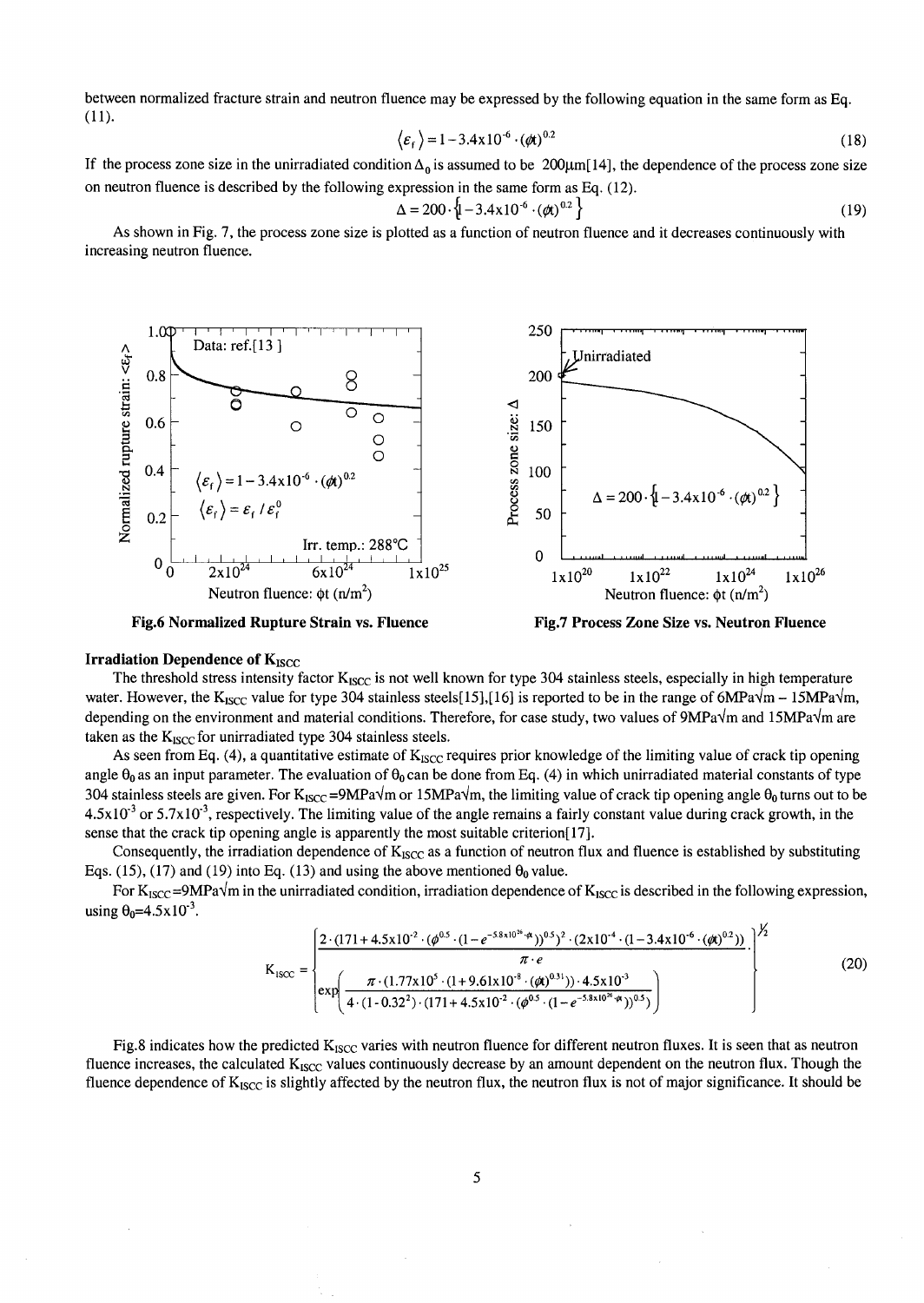noted that the decrease of  $K_{ISCC}$  with neutron fluence asymptotically approaches a value of about 5.5MPa $\sqrt{m}$  at the highest fluence of  $1x10^{26}$  n/m<sup>2</sup>, regardless of the neutron flux.

For  $K_{ISCO} = 15MPa\sqrt{m}$  in the unirradiated condition, irradiation dependence of  $K_{BCC}$  is described in the following expression, using  $\theta_0 = 5.7 \times 10^{-3}$ .

$$
K_{\text{ISCO}} = \begin{cases} \frac{2 \cdot (171 + 4.5 \times 10^{-2} \cdot (\phi^{0.5} \cdot (1 - e^{-5.8 \times 10^{26} \cdot \phi}))^{0.5})^2 \cdot (2 \times 10^{-4} \cdot (1 - 3.4 \times 10^{-6} \cdot (\phi))}{\pi \cdot e} \\ \exp\left(\frac{\pi \cdot (1.77 \times 10^5 \cdot (1 + 9.61 \times 10^{-8} \cdot (\phi))^{0.31})) \cdot 5.7 \times 10^{-3}}{4 \cdot (1 - 0.32^2) \cdot (171 + 4.5 \times 10^{-2} \cdot (\phi^{0.5} \cdot (1 - e^{-5.8 \times 10^{26} \cdot \phi}))^{0.5})}\right) \end{cases} \tag{21}
$$

As illustrated in Fig. 8, K<sub>ISCC</sub> is predicted to decrease continuously with increasing neutron fluence and become a value of about 6MPa $\sqrt{m}$  at the highest fluence of  $1 \times 10^{26}$  n/m<sup>2</sup>, which is nearly the same value for K<sub>ISCC</sub>=9MPa $\sqrt{m}$  in the unirradiated condition. Also, Fig. 8 indicates that the effect of neutron flux has little influence on the fluence dependence of  $K_{\text{ISCO}}$ .

Nair and Tien[18] argued the yield strength dependence of  $K_{ISCC}$  according to their model based on hydrogen-induced fracture, suggesting that the increase in yield strength could play a main role in the decrease of  $K_{ISCC}$ . Bibilashvili et al.[19] studied the influence of irradiation on  $K_{ISCC}$  of Zr-1%Nb cladding and concluded that the neutron irradiation reduced the  $K_{ISCC}$ for iodine induced SCC, compared to the unirradiated alloy. In the present study, the saturation of  $K_{\text{ISCO}}$  for irradiated type 304 stainless steels at higher fluence indicates that a major factor affecting the  $K_{ISCO}$  value under neutron irradiation is likely to be irradiation hardening such as the increase in yield stress. Specifically, it is apparent that the  $K_{ISCC}$  value under neutron irradiation cannot be treated as a constant for type 304 stainless steels.



Fig.8 Neutron Fluence Dependence of K<sub>ISCC</sub> for Type 304 Stainless Steels

#### **SUMMARY**

The neutron irradiation dependence of  $K_{ISCO}$  was quantified by incorporating irradiation effects of material into Smith's theoretical analysis, in which  $K_{ISCO}$  is modeled by considering crack opening stretch criterion and a fracture process zone.

Irradiation effects on the yield stress, Young's modulus and the process zone size were considered to make a quantitative evaluation and prediction of the threshold stress intensity factor under neutron irradiation for type 304 stainless steels in high temperature water.

In two cases of 9MPa $\sqrt{m}$  and 15MPa $\sqrt{m}$  as the K<sub>ISCC</sub> for unirradiated type 304 stainless steels, the analytical results indicated that as neutron fluence increased, the calculated K<sub>ISCC</sub> values continuously decreased by an amount dependent on the neutron flux. Though the fluence dependence of  $K_{\text{ISCO}}$  was slightly affected by the neutron flux, the neutron flux was not of major significance.

At the highest neutron fluence of  $1x10^{26}(n/m^2)$ , the value of K<sub>ISCC</sub> of type 304 stainless steels in high temperature water was predicted to be nearly 6MPa $\sqrt{m}$ , regardless of the initial value of  $K_{ISCC}$  in the unirradiated condition.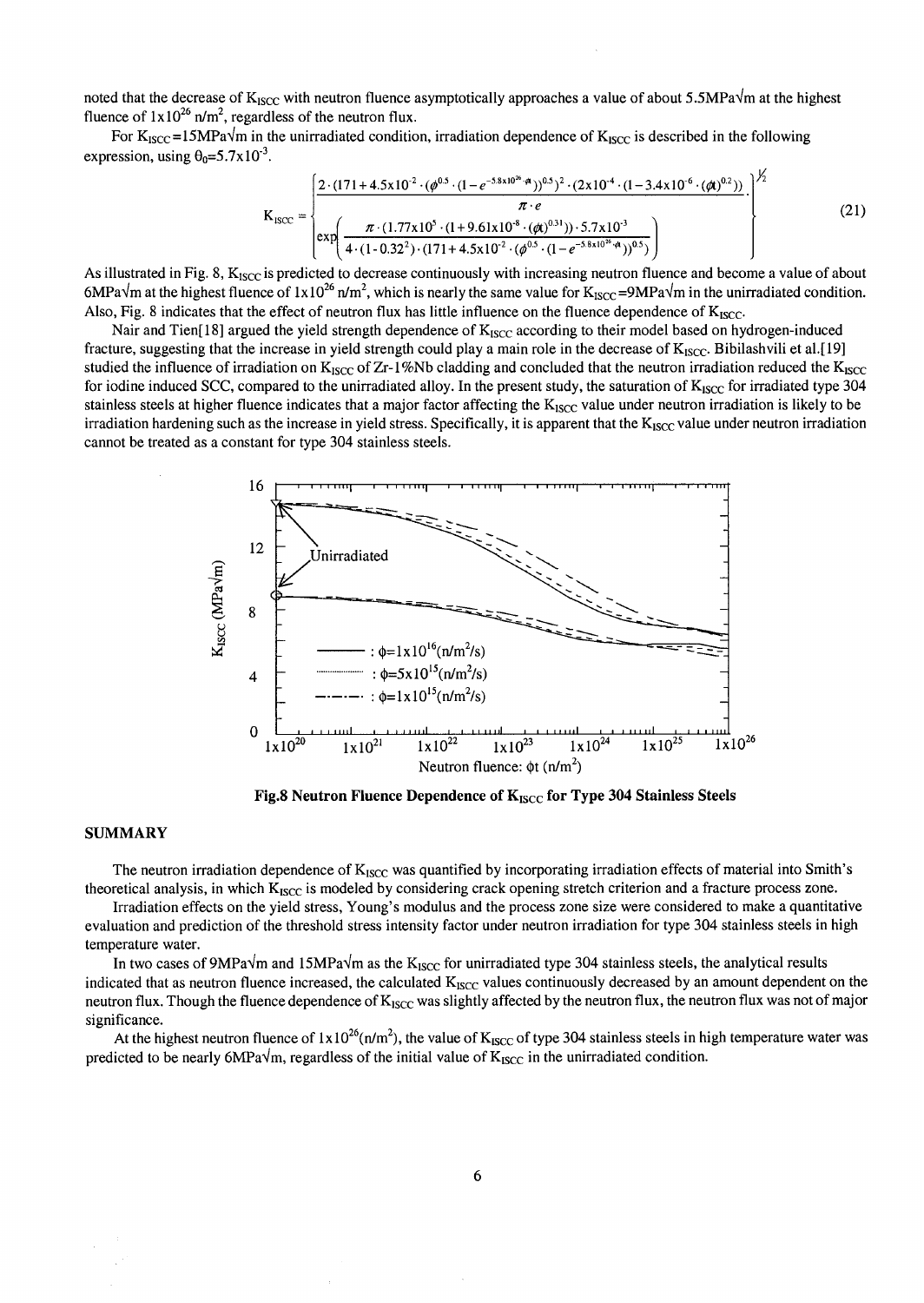### **NOMENCLATURE**

- $a =$  crack length
- $A_1$   $A_5$  = numerical constants
- $E = Young's$  modulus
- $E_0$  = Young's modulus in unirradiated condition
- $\Delta E$  = increment in Young's modulus
- $J = J$ -integral value
- $J<sub>ISCO</sub> = J-integral value for SCC$
- $K_{ISCC}$  = threshold stress intensity factor for SCC
- $r_p$  = plastic zone size
- $\delta$  = final crack stretch displacement
- $\Delta$  = fracture process zone size
- $\Delta_0$  = process zone size in unirradiated condition
- $\varepsilon_f$  = true fracture strain<br>  $\varepsilon_f^0$  = fracture strain in un
- $=$  fracture strain in unirradiated condition
- $\langle \varepsilon_{\rm f} \rangle$  = normalized fracture strain
- $\theta$  = crack tip opening angle
- $\theta_0$  = limiting value of crack tip opening angle
- $v = Poisson's ratio$
- $\sigma_v$  = yield stress
- $\sigma_{y}^{0}$  = yield stress in unirradiated condition
- $\Delta\sigma_{v}$  = yield stress increment
- $\phi$  = neutron flux
- $\phi t =$  neutron fluence
- $e$  = Napierian base

# **REFERENCES**

- 1. Andresen, P.L., Ford, F.P., Higgins, J.P., Suzuki, I., Koyama, M., Akiyama, M., Mishima, Y., Okubo, T., Hattori, S., Anzai, H., Chujo, H. and Kanazawa, Y., "Life Prediction of Boiling Water Reactor Internals", Pro. of the ASME-JSME 4th International Conference on Nuclear Engineering(ICONE-4), pp. 461-473, 1996.
- 2. Nelson, J.L. and Andresen, P.L., "Review of Current Research and Understanding of Irradiation-Assisted Stress Corrosion Cracking", Pro. of the 5th International Symposium on Environmental Degradation of Materials in Nuclear Power Systems - Water Reactors, pp.10-22, August 1991.
- 3. Andresen, P.L. and Ford, F.P., "Modeling of Irradiation Effects on Stress Corrosion Crack Growth Rates", Corrosion 89, NACE paper No. 497, April 1989.
- 4. Saito, K. and Kuniya, J., "Analysis of SCC Initiation/propagation behavior of Stainless Steels in LWR Environments", Pro. of the 7th International Conference on Nuclear Engineering(ICONE-7), No.7013, April 1999.
- 5. Andresen, P.L, Ford, F.P. and Jacobs, A.J., "Life Prediction of Irradiated Components Subject to Environmentally Assisted Cracking ", Pro. of the International Symposium on Plant Aging and Life Predictions of Corrodible Structures, pp. 237-250, May 1995.
- 6. Smith, E., "The Threshold Stress Intensity for Stress Corrosion Crack Growth", Res Mechanica, Vol. 4, 1982, pp. 151-157.
- 7. Smith, E., "Some Implications of Recent Developments in Plastic fracture Mechanics on Stress Corrosion Cracking in Engineering Materials", Materials Science and Engineering, Vol. 44, 1980, pp. 205-211.
- 8. Smith, E., "Some Observations on the Viability of Crack Tip Opening Angle as a Characterizing Parameter for Plane Strain Crack Growth in Ductile Materials", International Journal of Facture, Vol. 17, 1981, pp. 443-448.
- 9. Rice, J.R. and Sorensen, E. P., "Continuing Crack-Tip Deformation and Fracture for Plane-Strain Crack Growth in Elastic-Plastic Solids", J. Mech. Phys. Solids, Vol. 26, 1978, pp. 163-186.
- 10. Kodama, M. and Nishimura, S., "Flux Effects on Mechanical Properties of Neutron Irradiated Stainless Steels", Pro. of the 1993 Fall Meeting of the Atomic Energy Society of Japan, p. 496(J29), October 1993.